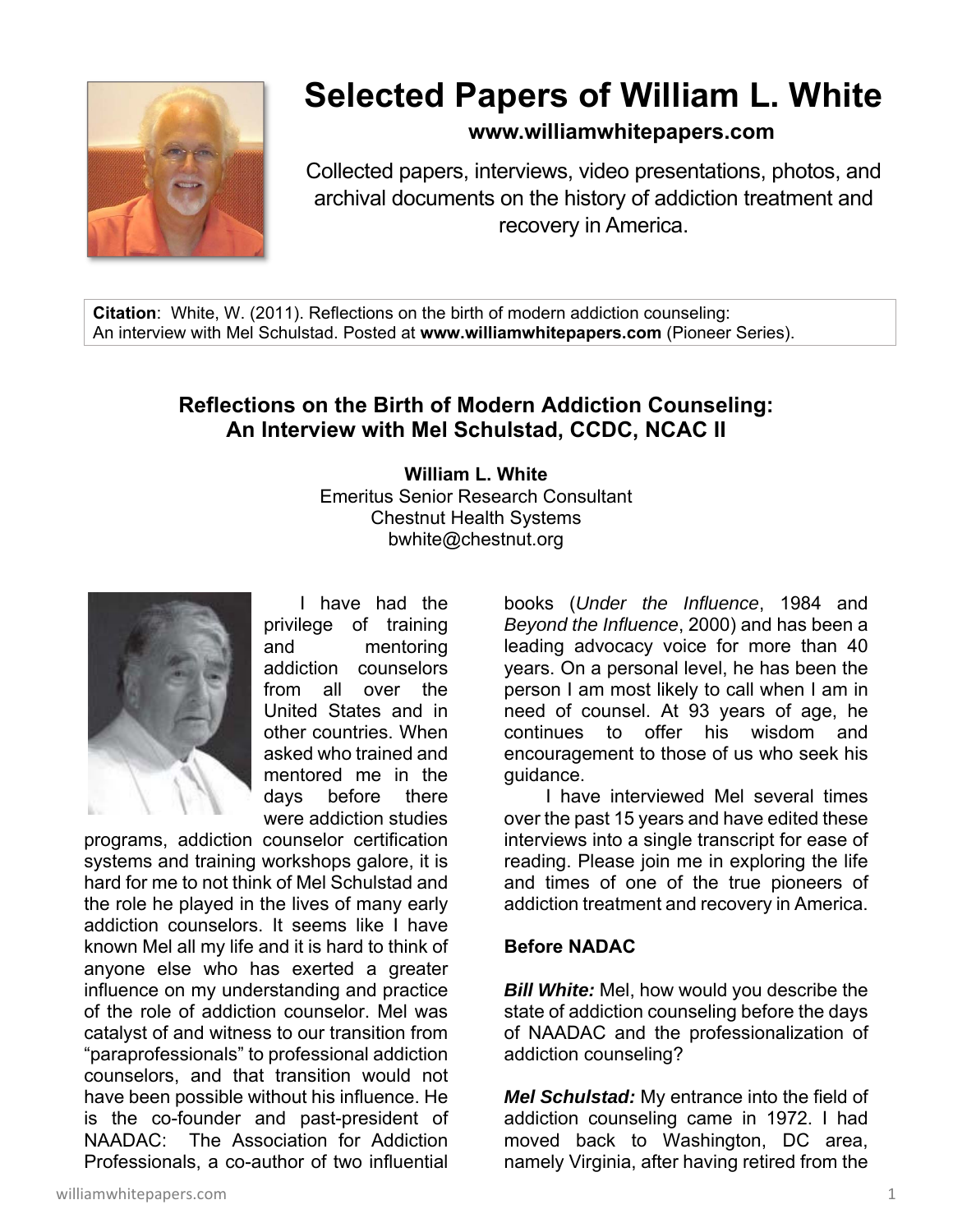Air Force in 1966 and spending six years in Seattle. At the time I moved back to Washington DC, I had been thinking about using my own recovery from alcoholism as a tool to help others suffering from this disease. I had been active in service work within a recovery fellowship and started working as a volunteer in the Fairfax Hospital alcohol program, which was brand new at that time and consisted of an 8-bed ward linked to their psychiatry department. There I encountered a bunch of people who were hungry for more information about their illness and for whom there wasn't much staff assistance. There was only one recovering person on staff, a nurse, and the psychiatrists at that time were mostly trying to cure alcoholism with various drugs. As my volunteer role there expanded, the nurse encouraged me to pursue a full-time position. I began working as a paid counselor in Arlington County in 1973. We called alcoholism counselors, but we were such novices. Our duties were ill-defined, we worked endless hours, and we were paid a pittance, but it was the beginning of what we started calling a new profession.

 At the same time that Arlington County was beginning its alcoholism treatment program under its mental health organization, other counties in the area— Fairfax County being one of them—and similarly over in Maryland and in Washington, DC, there were federal funds coming down to help communities do something about alcoholism and drug addiction. What we were experiencing was going on all over the country. It was the rise of modern community-based treatment.

 I was the first person hired in Arlington County, and I was told that I was in charge of hiring additional counselors. The only thing I knew to do, of course, was to hire recovering people. That was my bias because in my own efforts to recover as a full Colonel in the Air Force, traditional professionals had offered me very little help that was useful. In fact, the best psychiatric advice I ever got was from the director of an army psychiatric hospital, who told me in the privacy of his office, "We haven't had much luck with dealing with alcoholism. I think the

best place for you to go is to AA." I didn't look for other counselor employees from the ranks of psychiatry, psychology or social work because my own experience and that of others that I'd known in my then 8 years of sobriety convinced me that the only people who really understood alcoholism were those in recovery from it. But at a national level, the new alcoholism workforce varied through a mix of recovering alcoholics and psychologists, social workers and nurses hired as counselors. It was quite a smorgasbord of backgrounds. By 1973 and 1974, a body of people calling themselves alcoholism or drug counselors existed throughout the United States. Most organizations didn't know what to do with us or how to treat us.

**Bill White:** What was it like for your generation of recovering counselors to interact with others who had advanced professional degrees?

*Mel Schulstad:* That was an interesting interaction when we came up against people who were degreed. I think we were regarded as somewhat of an oddity. I know we got a lot of stereotyped questions from the early professionals. They weren't sure how to handle us. They wondered if we were going to be drunk a week after we were hired and if we were all street bums. I'm exaggerating of course, but not by much. We didn't have the same academic qualifications and status the professionals brought so we were not initially granted the same respect that other professionals were extended. I remember my first interview with the medical doctor, the psychiatrist who headed up our department of mental health. After I was introduced to her, she was much more interested in the fact that I was a colonel in the Air Force and a World War II bomber pilot than my knowledge of alcoholism. Many professionals simply did not know how to talk to us at first.

*Bill White:* How did that change over time?

*Mel Schulstad:*As we were employed in bigger numbers and became a positive force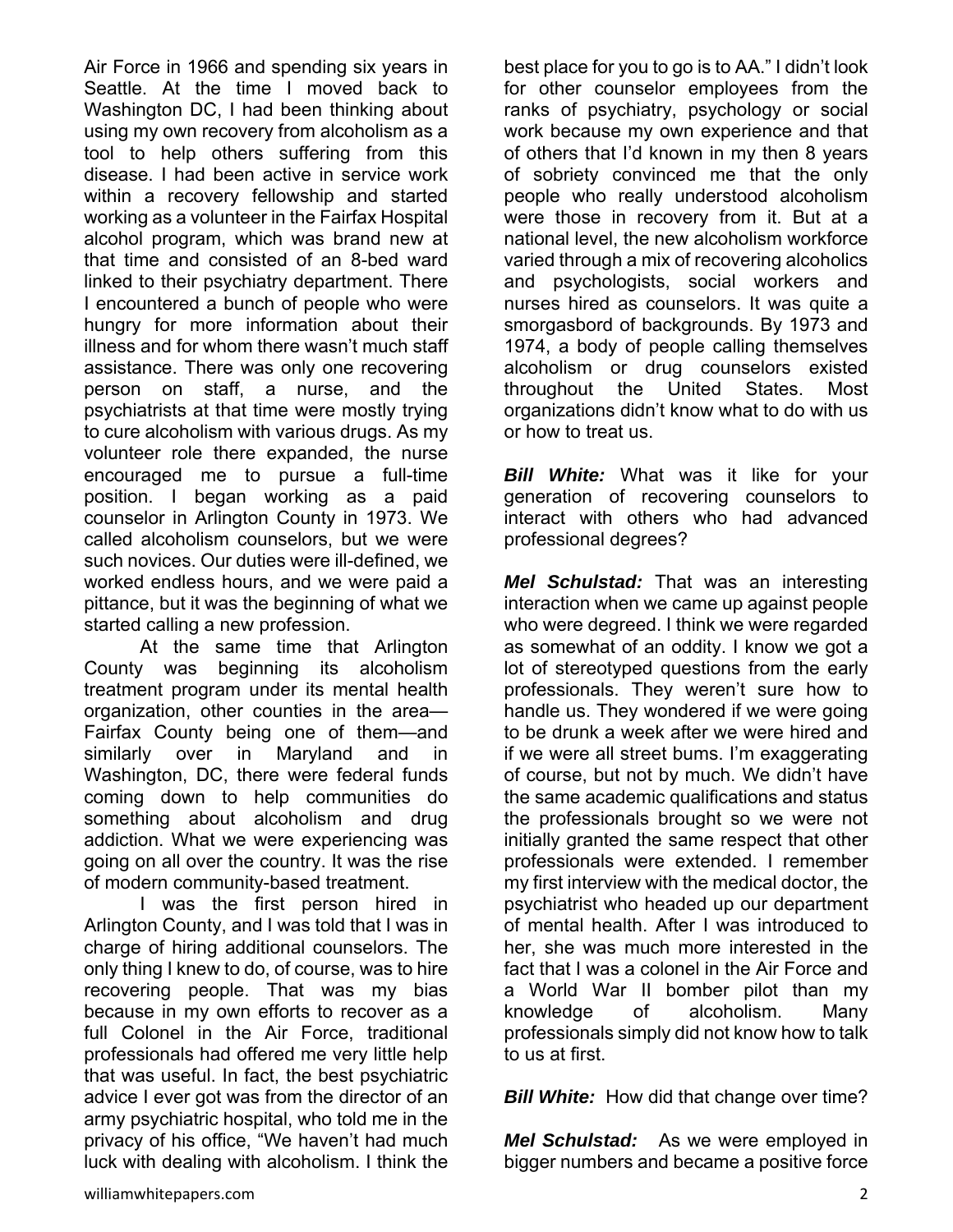in local programs across the country, we began to be seen somewhat as a threat. The professionals began to think, "My God, we have Master's degrees of social work and so on and so forth, and yet it seems that these people, these recovering people, are the folks that are getting the job done." We were different, and we were treated with a certain amount of apprehension, but then of course, as always, within any specific organization, it gets down to the interpersonal me and you— Mel and Gladys, and Mel and Jim—and so on and so forth. Each one of those relationships were different. I think generally speaking, we eventually won the respect of our colleagues. Many of them came to me over the course of the years and said indirectly, "I recognize that you have some expertise that I don't have and could you help me learn it?" So over time we began to learn from each other, and I think they learned as much from us as we learned from them.

*Bill White:* As you built those relationships, did professionals seek you out for advice related to alcohol problems in their own families and social networks?

*Mel Schulstad:* Yes, indeed. We became recognized as the person to whom to go to ask about various situations. I think we won such respect honorably by performing in such a way that we were accepted.

*Bill White:* When recovering people were hired to work in hospital and psychiatric settings in the early 1970s, some of these settings were known for heavy drinking when staff socialized. Do you recall encountering any awkwardness as we brought the recovering counselors into social activities with heavy drinking professionals?

*Mel Schulstad:* I think there was the awkwardness of the non-drinking recovering alcoholic in a social setting with Dr. So-andso, who liked his or her two or three martinis. They seemed a bit nervous that we might be observing and judging their drinking. I remember going to my first NCA conference in Washington, DC—National Council on Alcoholism—and being amazed at the number of people who attended their cocktail party and the fact that they even had a cocktail party.

#### **The Movement toward Professionalization**

*Bill White:* What were the conditions that led to early efforts to professionalize alcoholism counseling?

*Mel Schulstad:* Well, in February of 1974, NIAAA funded a \$96,000 contract to Roy Littlejohn to formulate standards for this new alcoholism counselor role. The resulting Roy Littlejohn Report was released in June of '74 and was generally awarded high marks. Its singular character was that the recommended standards were based on competency rather than academic qualifications. It recognized that recovering people constituted the basic constituency of the alcoholism counselor field across the country. So a further contract was let to more clearly identify the skills, knowledge, wisdom, experience, etc. that alcoholism counselors should ideally possess. For people in recovery, this included a minimum period of sobriety which most states at that time were setting at one or two years. There was also a lot of discussion about such questions as: "What do you do with a counselor if you hire him and he gets drunk? Do you fire him or do you put him into treatment?" I think that was debated all over the country and probably settled on the basis of the individual program, wherever it was. There were no national standards or guidelines on this.

*Bill White:* It sounds like the whole momentum for this early period was, "How do we support and bring credibility to these new recovering people and this new role?"

*Mel Schulstad:* Yes, that was the focus. It was presumed that if you had a degree in something, you were already qualified. The field was not worried about those with college degrees or licenses in social work or psychology at that point in time. It was the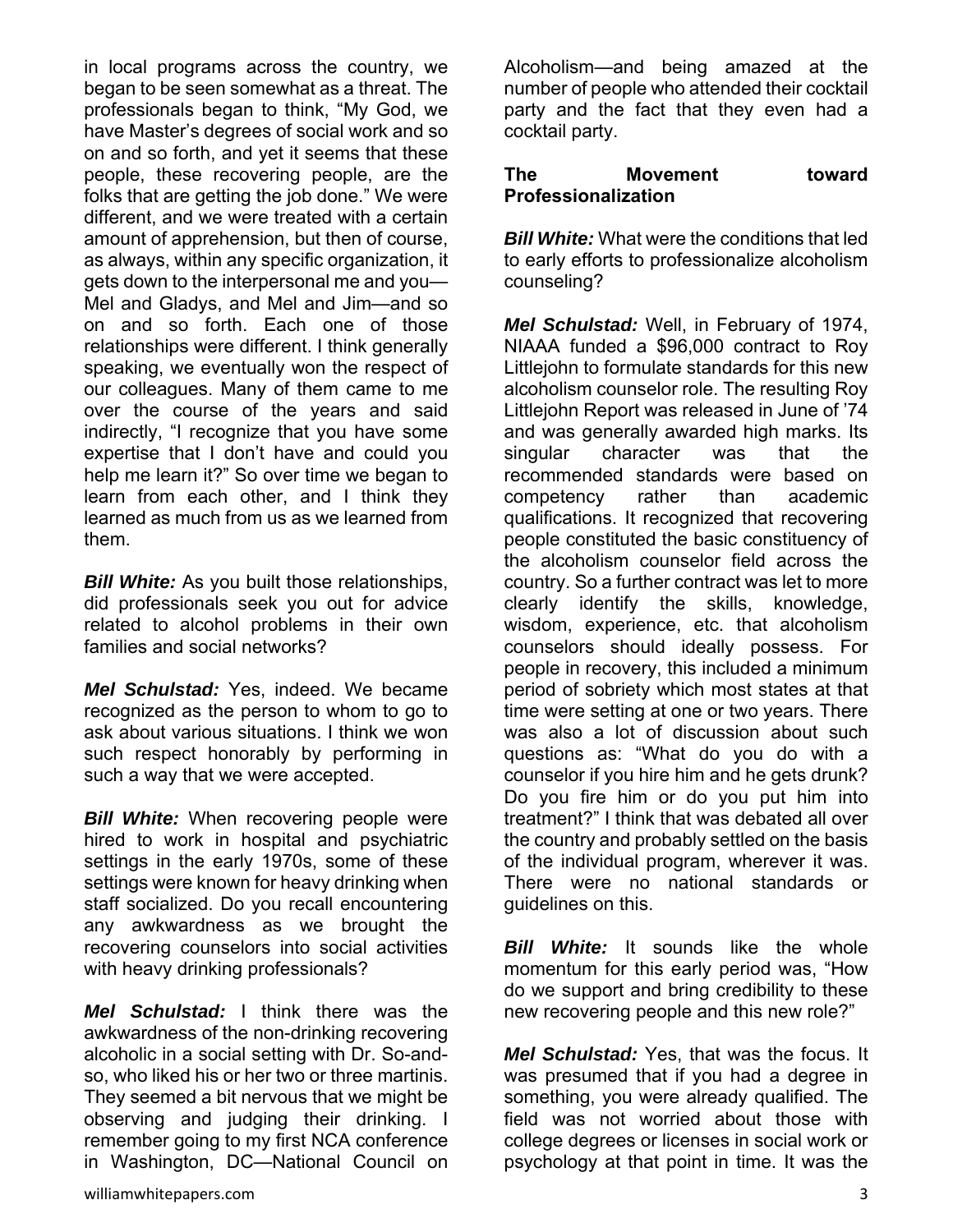perception of those poor unlearned, unwashed, illiterate counselors that were of concern. A lot of stereotypes of the alcoholic got foisted on to the perception of the recovering counselor. Of course, we had friends in high places. We had Senator Harold Hughes and other recovering people in Congress who openly advocated that NIAAA should seek the advice and counsel of recovered people. And there were a couple of people up at NIAAA that were also recovering which helped make up for those who tended to look down their nose at those in recovery. They insisted on calling is "paraprofessionals" until we fussed so much about such a demeaning title that they finally stopped using it.

**Bill White:** Could you describe the rise of alcoholism counselor associations?

*Mel Schulstad:* The key figure in this movement was Matthew Rose. Matt, who had been a government employee working for the Office of Economic Opportunity (OEO), oversaw projects that helping people who were unemployed, particularly in the South. He was responsible for recruiting and training people to work as alcoholism counselors in within early anti-poverty programs, and he played a major role in encouraging the establishment of state counselor associations. I remember attending a 1974 meeting of the National Council on Alcoholism in Denver in which Matt was calling on state alcoholism authorities to organize the new alcoholism counselors in their states. He wanted them to educate and train the recovering people they were recruiting into this new role. He wanted programs that would educate and recognize people for their knowledge and competence. Meanwhile, NIAAA, recognizing this need set up regional training programs around the country to respond to this need. In the state of Virginia where I was, we formed the Virginia Counselor Alcoholism Association starting with just five people. Our goal was to get some recognition of ourselves as professionals.

*Bill White:* There must have been a lot of camaraderie between those filling this new role during that early period.

*Mel Schulstad:* There was a great feeling of warmth among us. The Virginia Counselor Association in its formative years was made up primarily principally of recovered people. We had that as a common thread among us. One early milestone was Marcia Lawton, Ph.D., publicly acknowledging her recovery status. She was a guiding light in many ways—one of the first traditional professionals who admitted to being in recovery.

**Bill White:** What are the most important benefits provided by those early counselor associations?

*Mel Schulstad:* We wanted to achieve recognition for our life-won wisdom of recovery and for the education and experience we were accumulating. The problem was that there simply wasn't any place to go to school for addiction counseling in those years. NIAAA established the National Center for Alcohol Education which began to expand the country's alcoholism counseling training resources and NIDA set up the National Drug Abuse Center to provide training for drug addiction counseling.

**Bill White:** Who provided most of this early training?

*Mel Schulstad:* We were fortunate in the state of Virginia to have Marcia Lawton who had both academic credentials and experiential knowledge of alcoholism, but she was the exception. y the state authority. There were two other early trainers in Virginia—one of them was a Catholic priest with a PhD and the other one had a PhD in psychology. I became convinced pretty quickly in my own mind that neither one of them understood much about alcoholism. They had wonderful degrees, but they really didn't know about alcoholism. They were teaching out of a book. That's all they had to go with.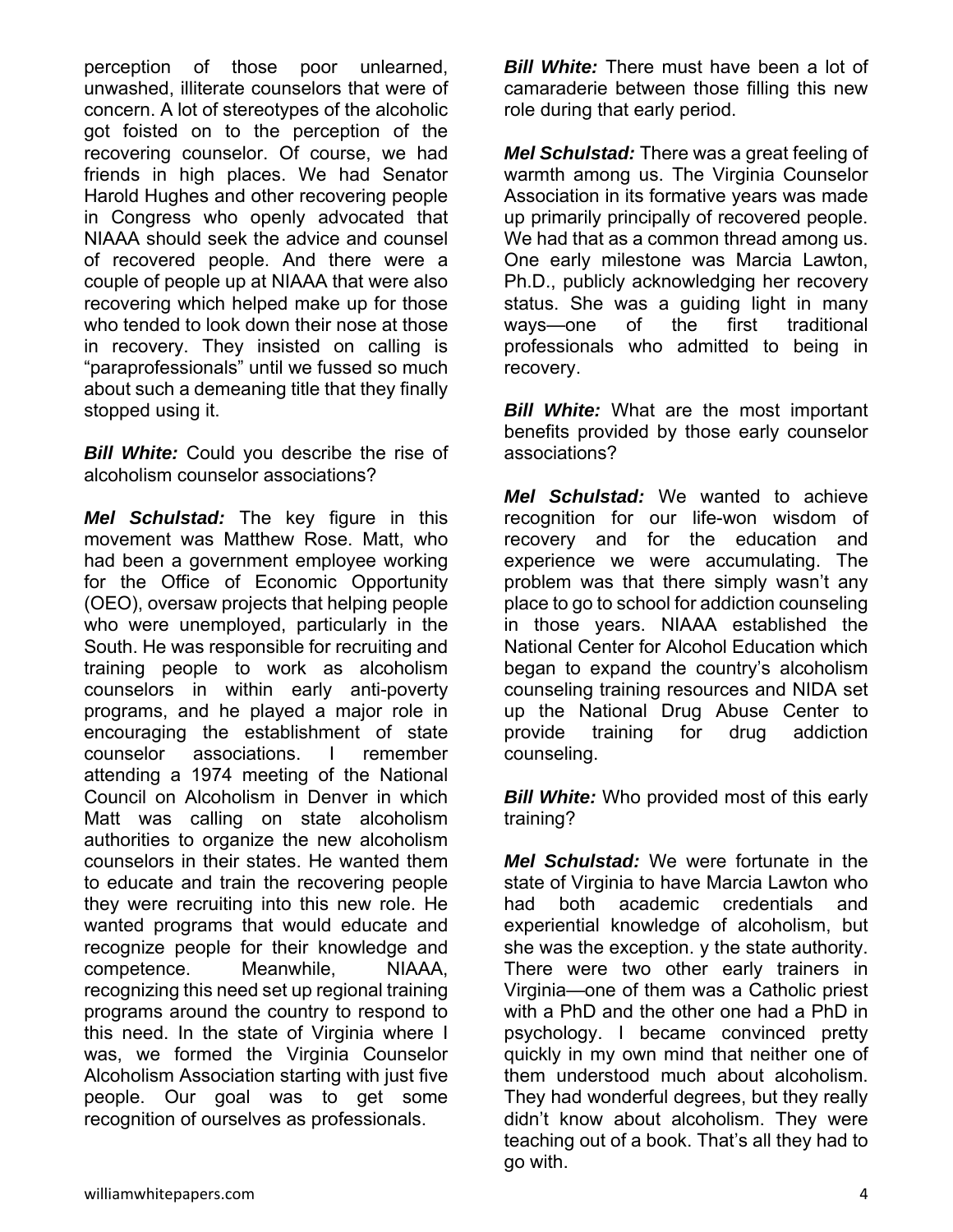*Bill White:* Did the role or status of the alcoholism counselor change as people acquired more formal training and education?

*Mel Schulstad:* I don't know if there was any great overwhelming acceptance of us until we started going to college. Again, the coin of the realm is the university degree. A bachelor's degree, we don't much care what it's in, but if you've got a BA, that puts you in a different slot socially, academically, and professionally than some recovered drunk even though he's got 400 classroom hours in how to treat alcoholism. Those without a degree were not and probably will never be fully accepted by the academic community. So the trend became everyone heading off to get a degree in something. I remember a recovering alcoholic nurse who for a number of years who ran a hospital treatment program. She was a professional nurse and a professional counselor if there ever was one, and recovered, and yet when the time came, when the hospital management wanted to put somebody in charge of that unit under an HMO arrangement, they hired a nurse with a master's degree. It was a degree in library science, but she had a master's degree, and that looked good on paper. We fought that, and still fight such things.

*Bill White:* If you look back over the past decades, what do you think was the major obstacle to the alcoholism counselor credentialing movement?

*Mel Schulstad:* We wanted the state of Virginia to accredit or license us as alcoholism counselors. We were more than willing to take the necessary training and to take whatever exams would be required. The folks who opposed that very forcefully were the psychiatrist, psychologists, and social workers and mental health people, all of whom generally had advanced degrees. They did not want someone coming along with 100 or 200 hours of training to claim and receive the same stature they possessed.

**Bill White:** There was a great deal gained by the addiction counselor credentialing movement. Was there anything lost in the credentialing movement?

*Mel Schulstad:* I think perhaps there was in this respect: many of the original alcoholism counselors—and I will say particularly in the south, where Matt Rose began his work among the black communities—were not educated even as well as other parts of the country. Many of them were not high school graduates, and the quality of their education, as expressed in language—the spoken word—was visible to everybody. So, the fact that this level of person was going to be given a status of any kind was very, very difficult for those who were status-minded and degree-minded to accept. I can remember in my own time some of the early NAC and NAADAC awards going to black people in some of the southern states who were obviously not educated. You could tell from their choice of language when they stepped forward to receive the awards. But what they had was so much more important than that. They had love. They had a passion for helping within them that was so powerful that they were selected by their peers many of whom had all kinds of degrees—to receive outstanding awards. They represented the soul of alcoholism counseling as it originally existed. They had the power to help somebody understand that he or she is a loveable human being and a child of God. This is a quality that is hard to transmit in a classroom.

*Bill White:* Is your sense that some of that focus has been lost as we move forward?

*Mel Schulstad:* I think as the "field"—define it as you will—is beginning more and more to insist on some kind of recognizable education, whether it's an academic degree or more and more hours of educational achievement. We're losing some good people in the process. Some of the field's best early counselors are saying, "I just don't think I can keep working in the field. These people are demanding I get education that seems so unconnected to my work with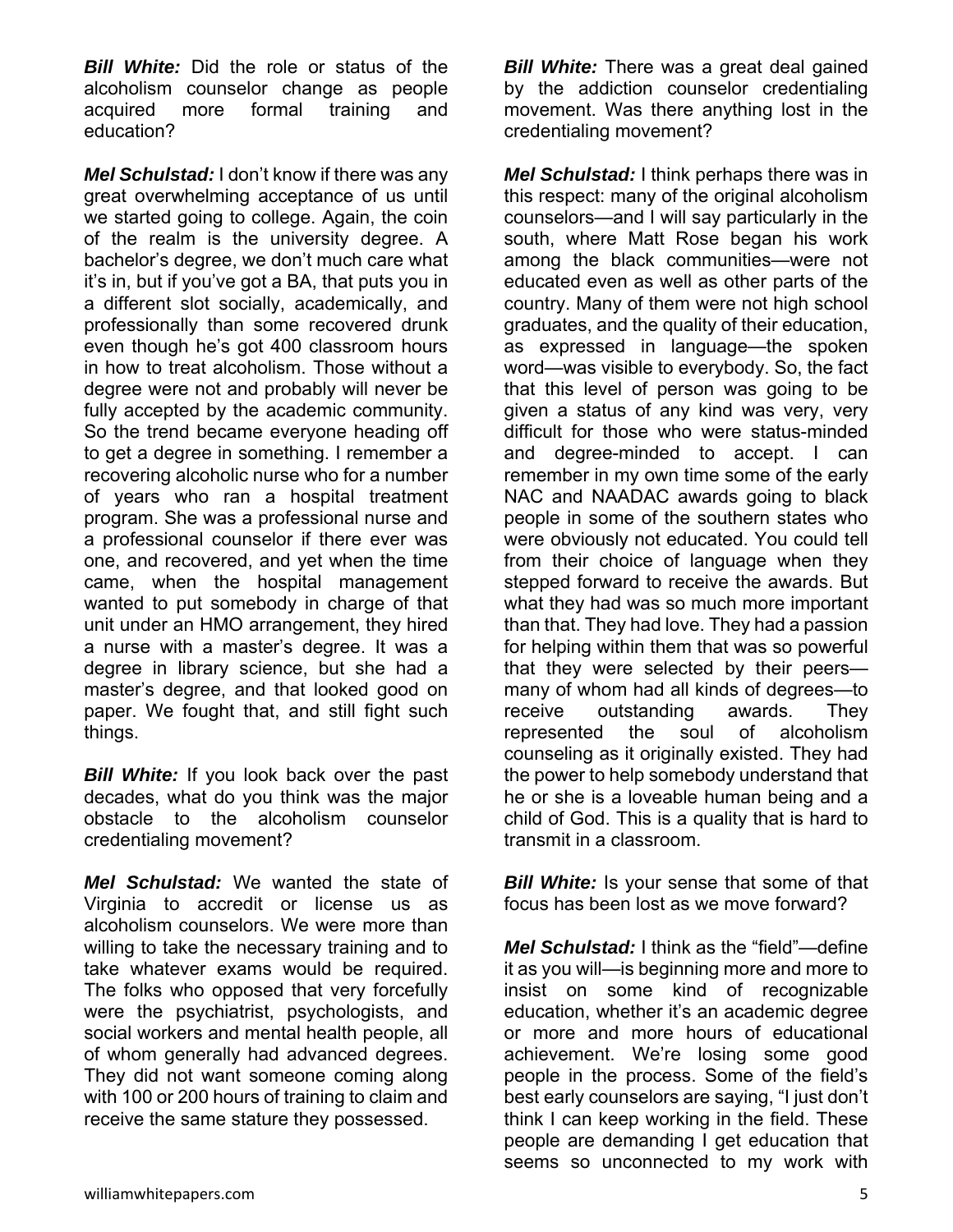alcoholics. I don't really understand why I have to have it and I don't feel I'm at home here anymore. And they left and are leaving in great numbers.

#### **Early Issues in Addiction Counseling**

*Bill White:* Let me take you back to some of the critical concerns during this early period in the modern history of addiction counseling. One concern was what was then called "two-hat" issues experienced by recovering AA members who also worked as alcoholism counselors. Was there criticism within AA of people who worked in the field?

*Mel Schulstad:* Yes, there was. I remember Matt Rose telling me one time, "Well, one of the first things you're going to run into if you take a job in this field is you're going to be told by your AA colleagues that you're selling AA for money." That was dealt with by the Alcoholics Anonymous General Service Office in New York office issuing some pamphlets to clarify that you could work as a professional counselor as an AA member, but that you had to keep your two hats very distinct. That wasn't easy to do. I, for one, always told people that were my patients that I was recovered, and I would tell them I was a member of Alcoholics Anonymous. I didn't try to hide those facts about my life.

do remember one day I ran flat into it because I had a woman client who I wanted desperately to get started into AA. She was a very shy and reluctant, quiet lady. One morning, I had a 9:00 appointment with her, as I recall, and I took her in my car. "Get in the car. We're gonna go to an AA meeting at 10:00 in the morning." I knew there was a group that was predominately women just a few blocks away. So, we walked to the AA meeting, sat down around the table, and the AA leader, who was also incidentally the chairman of our women's home there in Arlington, turned to me in a very, very AA old timer manner—embarrassed the hell out of me—she turned to me, she said, "Mel, are you here as a member of AA or are you here from your Arlington Alcohol Center?" I said, "I'm here as a member of AA, and I brought

another human being with me, and I want to introduce her."

*Bill White:* There remained controversy over whether you should identify yourself as a person in recovery to clients with whom you worked?

*Mel Schulstad:* Absolutely. After the original director of our Arlington program left, we got a new director with a Master's degree in social work. Nice guy, but he didn't know a thing about alcoholism, and he was the first to admit it. He criticized me for disclosing my recovery to clients. In his work, his experience, you did not take your personal experiences into your professional world. He didn't see why we should do that. But I remember in a very friendly way telling him I thought it was desirable and that he should not invoke any rules against it, which he never did. I kind of secretly felt that he thought that it gave the recovered counselor an unfair advantage over those not in recovery.

*Bill White:* Was there much concern early on about the risk of counselors relapsing while employed in the field?

*Mel Schulstad:* I personally don't recall knowing of any cases where that happened. I'm sure it did happen because we all know there are relapses. There was a lot of discussion about, "What do we do if a counselor relapses? Do we fire him or her, or do we say 'Go to treatment, get well, and come back'?" Today, I think we have recognized in the field of counseling that if there is a relapse, the person's entitled to treatment and reinstatement, at least one time. I don't remember it being a big problem.

#### **Role of Spirituality in Recovery**

*Bill White:* How do you think the role of spirituality in recovery has changed over the history of modern addiction counseling?

*Mel Schulstad:* Well, there again, I think it depends to a large degree on the individual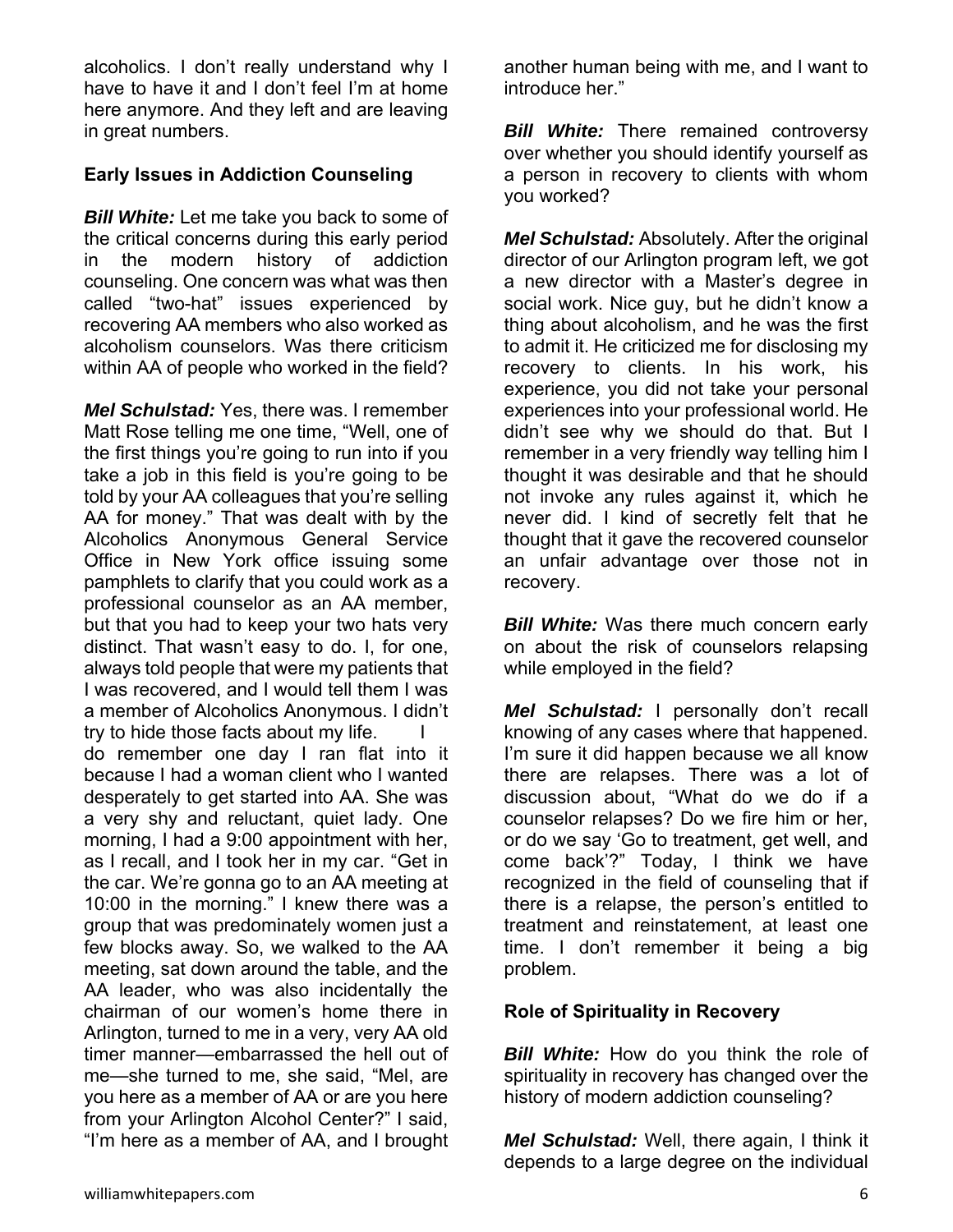counselor and the basis of their own recovery. I personally cannot see how I could deal with the person who is coming to me for help with alcoholism or addiction without telling them about what happened to me, and my recovery was spiritual. I would encourage them to explore that as one possible option for themselves. To do less than that, I think, would be unethical. Now, where there's justifiable opposition is a counselor who tries to get a client to be a Baptist or a Lutheran or a Catholic. The issue of religions is very distinct from that of spirituality.

*Bill White:* Some people have said that all the focus on academic education, certification and licensure has squeezed spirituality out of the counseling role.

*Mel Schulstad:* I think that's true. The program directors who lay down definitions of what treatment will consist of frequently leave out spirituality. The program that I was connected with when I was the consultant to the director emphasized spirituality because we applied the AA principles throughout the program. But as a field we're drifting away from real one-on-one direct spiritual intercourse with another human being into just about everything else under the sun. I look at some of the treatment programs' operational concepts today I see so much emphasis on management and administration and paperwork. They hardly ever get around to using the words "help the patient recover from alcoholism." The closest they get to admitting there's a spiritual basis is saying something like "continue to be involved in 12-step programs following treatment." That simple phrase is supposed to take care of the whole thing.

#### **Father Martin, Harold Hughes and Matt Rose**

*Bill White:* Who were some of the people who were important in the rise of the alcoholism counselor role and its professionalization?

*Mel Schulstad:* I would start with Father Martin. His film, *The Chalk Talk*, was a landmark in the field—a blockbuster. It was the most remarkable thing that happened in that first 10 years. We all tried to get a hold of it. It was a Navy product, and Captain Jim Baxter, head of the Navy's alcoholism program, helped make it available to the emerging field. We all cut our teeth on Father Martin and his lectures. And the importance of Harold Hughes cannot be overstated.

*Bill White:* Do you have any personal reminiscences of him?

*Mel Schulstad:* Yes, I have several. He was one of the most dynamic human beings I've ever met in my life. He was part Indian. He was a big man with black hair. For a former truck driver, he had a wonderful command of the English language. He spoke with such commitment, such deep feeling that he could penetrate anybody's mind or brain no matter where they were in the room. He also had a personal aura about him that when he walked into a room, people stopped talking. I know that sounds ridiculous, but I've literally seen it happen. I became a great admirer of his. When he retired from the Senate, as he publicly announced he was leaving the Senate and the purpose of his leaving was to serve Jesus Christ—that was why he left. I later learned that he had a very sad, tangled up personal life. He had a lot of anguish which sort of reminded me of Abraham Lincoln. I remember going to him after he left the Senate and had left the field in a way and I begged him. I said, "Harold, you've got to come back into this field. We're leaderless. We're wandering around, and we don't have anybody to show the way. You're the only person that can do it." I remember standing in front of him after he had spoken at a NAADAC conference in Indianapolis. I was standing there, looking him straight in the face with tears running down my cheeks telling him this. He listened and nodded. Not too long after that, he announced that he was going to try to set up a national organization. He invited I think 10 or 12 of us to come to a meeting in Kansas City. There, we sat around a table for a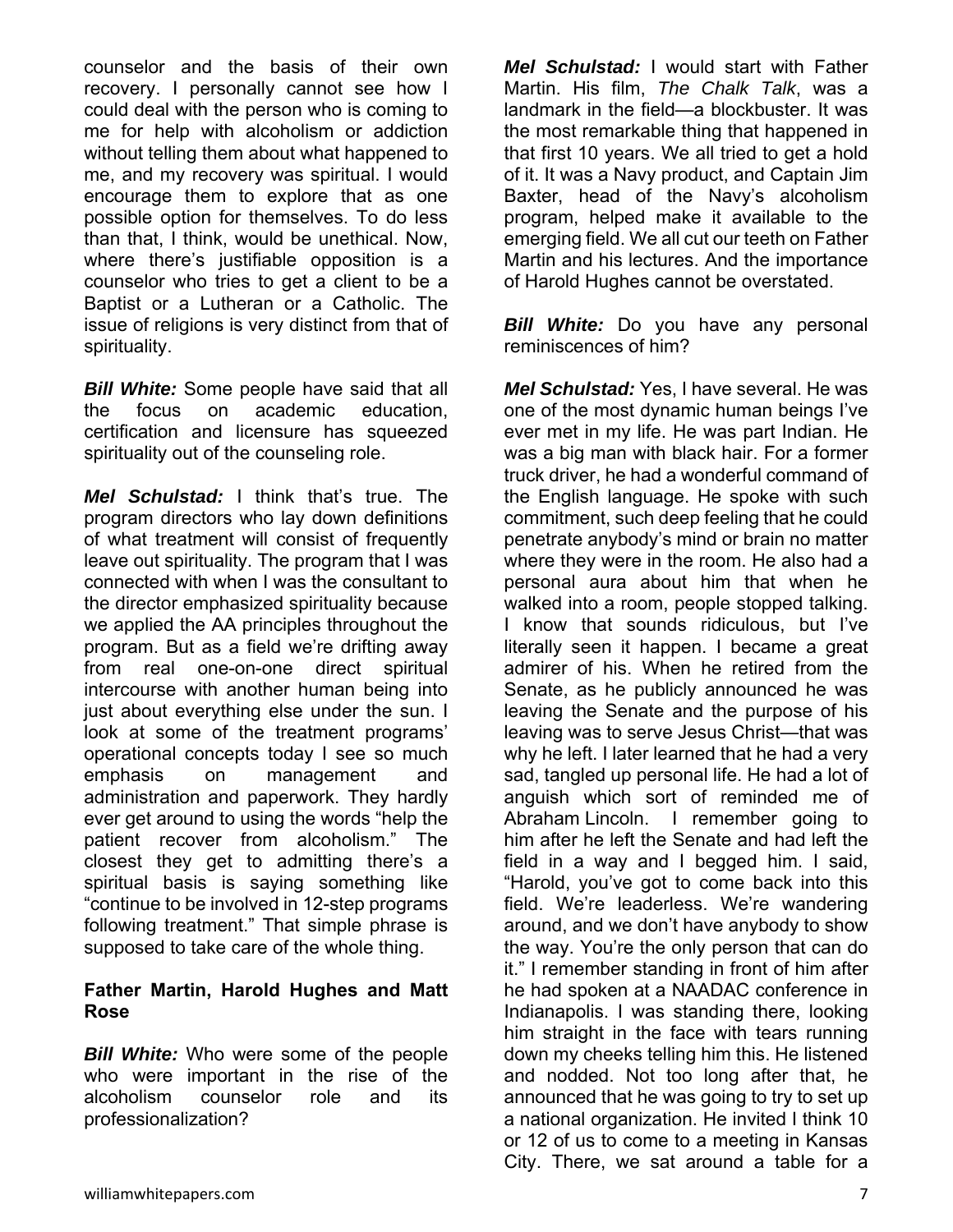couple of days to try to formulate the concept of a national organization, which he wanted to call the Society of Americans Recovering (SOAR). That organization began with some great promise but it fell apart in 2-3 years.

*Bill White:* Did Hughes play a more direct role in the rise of alcoholism counseling separate from the legislation he championed that set the stage for modern treatment?

*Mel Schulstad:* Yes, he did. He came to several of our meetings to discuss organizing alcoholism counselors. He was quite interested. When he was still a senator, he wanted the recovering community, which he saw as the bastion of strength, to fight alcoholism in the nation. He wanted the recovering community to support his legislative efforts, and he saw us doing that as counselors. He did a lot of personal advocacy for us as counselors and came to our meetings and encouraged us.

*Bill White:* Matt Rose is someone you've mentioned. What do you recall about Matt as a person?

*Mel Schulstad:* Well, first off, he was recovered and was married to a recovering lady. Matt's work with OEO down south had given him a very clear picture of the desperate need for alcoholism programs in poor communities and he had a vision of mobilizing the recovery community to help with this need. He thought the wares of medicine, psychiatry, psychology, social work, and mental health offered only a limited solution, but that the voices of recovering alcoholics working as alcoholism counselors might make a real difference. So Matt became a force in creating NACT and NAAC and eventually NAADAC.

*Bill White:* Would you describe Matt as a charismatic figure?

*Mel Schulstad:* Matt had a lot of zeal about organizing the recovering constituency into alcoholism counselors, state associations, and national associations, but I don't think he was a charismatic personality. He was a

good organizer. He would talk to individual people and put together little cabals that would get things done. He took it upon himself to create the National Association of Alcoholism Counselors in a meeting in Washington, DC. He did the same thing at the big NCA conference in 1974 in Denver, where he put 20 or 30 of us together at a hotel dining room and said, "We've all got to organize. We've got to get together. We've got to have a voice. We've got to have some control over this educational effort, which is coming down out of NIAAA."

#### **Alcohol Counselors and Drug Counselors: One Field or Two?**

*Bill White:* I remember you telling me a story from the mid-1970s about you and Eric Reardon standing on one side of the room and everybody else on the other side of the room on the question of should the alcohol and drug fields be integrated.

*Mel Schulstad:* In Arlington County when we set up the alcoholism center, there was already a drug program aimed at youth. This was run by a couple of people who had master's degrees who I was thoroughly convinced didn't know one damn thing about addiction. They had a constant corral of 10 to 20 adolescents that they treated, as best I could understand, by the confrontation method. Face-to-face, real heavy horsewhipping, and they kept these kids pretty much well under lock and key all week, and then on weekends, they turned them loose so they could go out and drink, and that was okay. So, I had a high disregard for the so-called drug culture and for drug treatment, which seemed to me focused on adolescent street kids and disregarded the lawyers, doctors and Congressman using cocaine. My bias was that I didn't want to be affiliated with those people or have them part of the alcoholism field. But it was also beginning to be obvious that our patients were coming in mixing alcohol and drugs. We had to learn that alcoholism and drug addiction had a great deal of similarities, and we eventually had to bite the bullet.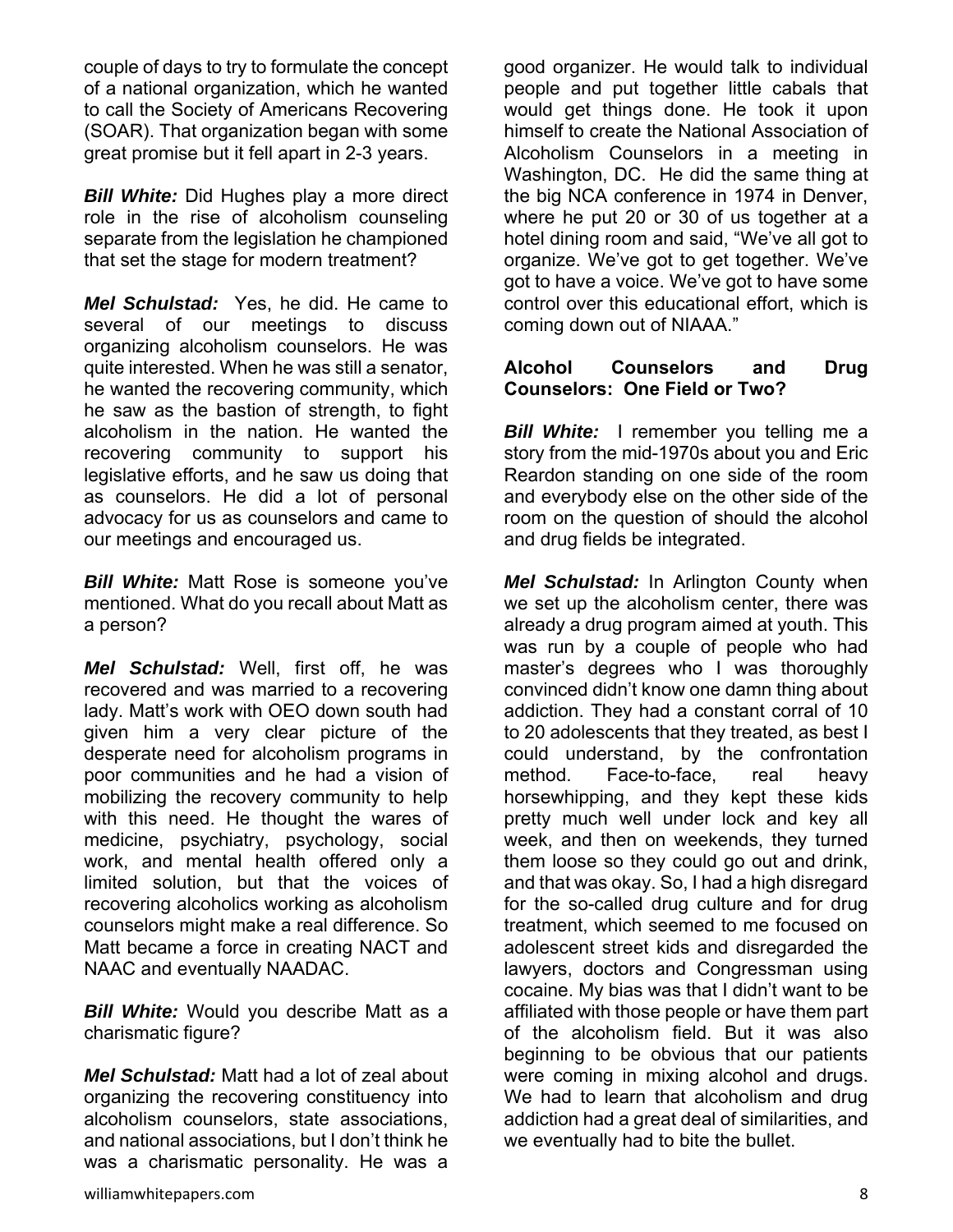**Bill White:** Looking back today, would you say the care of alcoholics has been helped or hurt by that integration movement?

*Mel Schulstad:* Well, I think in a way it's been hurt. The focused has become so diffused on these broader drugs and process addictions, that I fear one day we are going to have to force ourselves to rediscover something about alcoholism and alcoholism recovery. How diffuse shall we make this treatment of addictions? We're getting so diffused that we risk nobody getting well because we fail to focus on THE problem. If we lose our focus as a field, we may have to start all over again in the future.

*Bill White:* Marty Mann and a generation of advocates worked to destigmatize alcoholism. Do you feel the integration of alcoholism and drug addiction into a single field has added to the stigma of the alcoholic?

*Mel Schulstad:* Oh, I think so. Of course, the worst thing is the nomenclature that we've chosen in this field. We've made abusers out of hundreds and thousands of people. We call them abusers, and that's a very, very detrimental term. We don't use that language with any other medical problem. We don't talk about people who abuse sugar or abuse food. We're the only field in which we lambast the victim with the title of abusing something. Then we wonder why we're held in such disregard or why Congress doesn't want to flood us with money like they do for other illnesses. Our very nomenclature invites disrespect and contempt. In my humble opinion, this type of language was inserted into NIAAA's vocabulary by the liquor industry. The liquor industry wanted the term "abuse" in the public health language surrounding their product because it shifted the focus from alcohol to the drinker. All the carnage, all the deaths, all the violence, all the disruption of human life that's caused by the consumption of alcohol, according to the liquor industry, is done by people who abuse this product. This benign, wonderful, God-given thing--if it

weren't for these bad people that abuse it. That's the notion they are trying to promote.

# **Future of Addiction Counseling**

*Bill White:* What's your vision about where you think treatment is going to be going in the near and long future?

*Mel Schulstad:* Well, I see alcoholism and drug dependence being gradually sucked back under what is now being called behavioral health, which includes the mental health field which decades ago did not want us and from which we successfully escaped at least for a while. I think the field will suffer from this new way of integration. These behavioral health people seem to me to be in bed with the cost managers and the pharmaceutical industry.

They're all there pushing chemicals and quick fixes. That's of course what these folks would like to find is that kind of an answer because they really don't enjoy sitting down one-on-one with a drunk who's got snot running out of his nose and saliva running out of his mouth, and his eyes are so red he can't see across the room. The bottom line is they just flat out don't like alcoholics and addicts.

*Bill White:* In the midst of this, do you see the role of the addictions counselor also getting pulled towards that general disposition?

*Mel Schulstad:* Yes, I do. The challenge is going to be to hang onto our historical focus on the care of the suffering alcoholic and addict and his or her family and what we have learned about how to do that. These are in danger of getting lost.

## **The Distinctiveness of Addiction Counseling**

*Bill White:* What distinguishes addiction counseling from other health and human services professions?"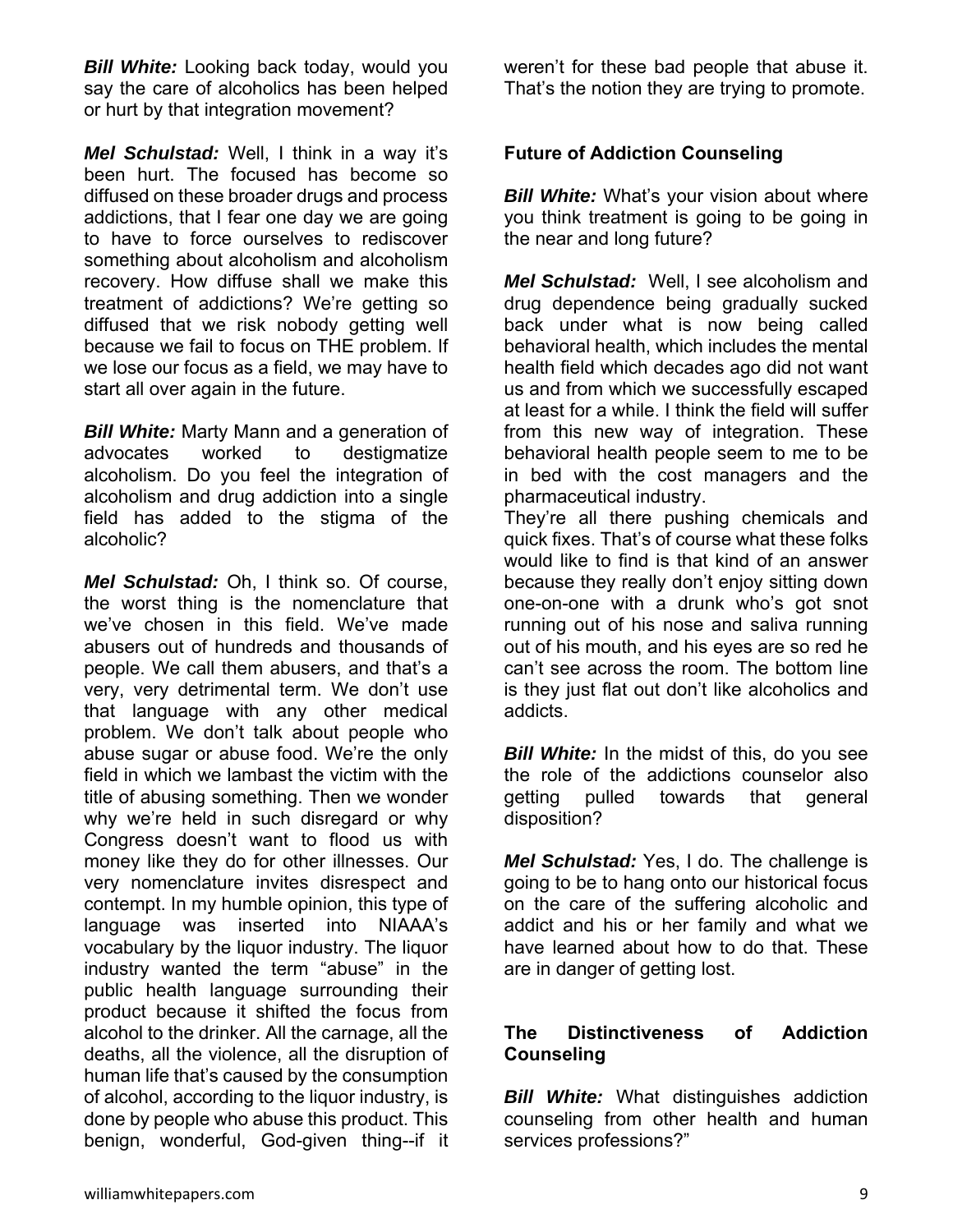*Mel Schulstad:* Well, what distinguishes addiction counseling from other health and human service professions is that it's relatively new on the horizon of American medicine. As you and I know, there was very little, if any, activity of consequence that was useful in treating, bringing on recovery before Harold Hughes created the National Institute on Alcohol Abuse and Alcoholism and began funding community-based treatment.

 I reread a document published by Substance Abuse Mental Health Services Administration, Center for Substance Abuse Treatment in 1998, and hailed by Linda Kaplan, who was then the executive director of NAADAC as "the new addiction counseling competencies, acknowledged skills and attitudes of professional practice… that we needed for practitioners who are involved in preparing to work with the addiction field." Well, I reread the damn thing, and it is one of the greatest collections of gobbledygook you ever saw in your life. It has been put together by a lot of people who have vastly embellished their names with PhDs and MDs, social work, etc. etc., but among the 30 or 40 people whose names are listed as authors of this document, this proposal, who tell us what addiction counseling competencies are needed are…nobody that I, well, very few people that I recognize as recovery folks, most of them arise out of other disciplines, and if you have never seen this document, I urge you to get it. It dances all around how to help a client achieve recovery but it simply does not deal with it.

*Bill White:* If you think how many alcoholics and addicts have been treated outside the specialized field of addiction treatment, how do you think competent addiction counseling is different from what they get there?

*Mel Schulstad:* Well, in everything that I read in mental health and those disciplines, there's never any actual mention of such words as love, fear, [meek?], empathy, understanding, and of course never any mention of the word faith in God or a higher power. The closest they come to admitting

that there are such programs is community and self-help groups, but as so far as admitting that addiction counseling could benefit from the recovering person building it on a faith in a higher power, of course, is completely absent from anything I've ever read in the mental health arena. I believe actually that psychiatry in its formative years was created as a counterpoint to quote "religion" unquote. They were in opposite corners of the universe let's say, and they haven't really moved very much closer to each other over the years, and the only reluctant approval I've ever heard from a mental health professional is that "Oh, sometimes people do well in Alcoholics Anonymous," but as to how that's achieved or how, what modalities are used in Alcoholics Anonymous, they don't [inaudible] are never mentioned.

*Bill White:* What do you think about the difference of us seeing addiction as a primary problem and mental health seeing it as a symptom?

*Mel Schulstad:* I think that's been a standard point of view of mental health from the beginning that it's really not an illness, a sickness, not a disease, even though their own, their very own practitioners announced in the early promulgation of their definitions and their documents that you and I are both familiar with, they originally called it a disease, if I'm not, well at least the American Medical Association called it a disease back in 1956. When the first definitions were written by the American Society of Psychiatry, they did call it, alcoholism I believe it was a disease. And I don't have that document on hand, but you know what I'm talking about.

Of course, we have the two basic definitions, one of which was that it is an abuse of the brew of alcohol. So we have the alcohol abuser, and the defined quote "medical term", and then the other term, the early term was that of a person having an illness or a disease, but of course now, it's been revised in [inaudible] now. We're no longer alcoholics; we are substance dependent.